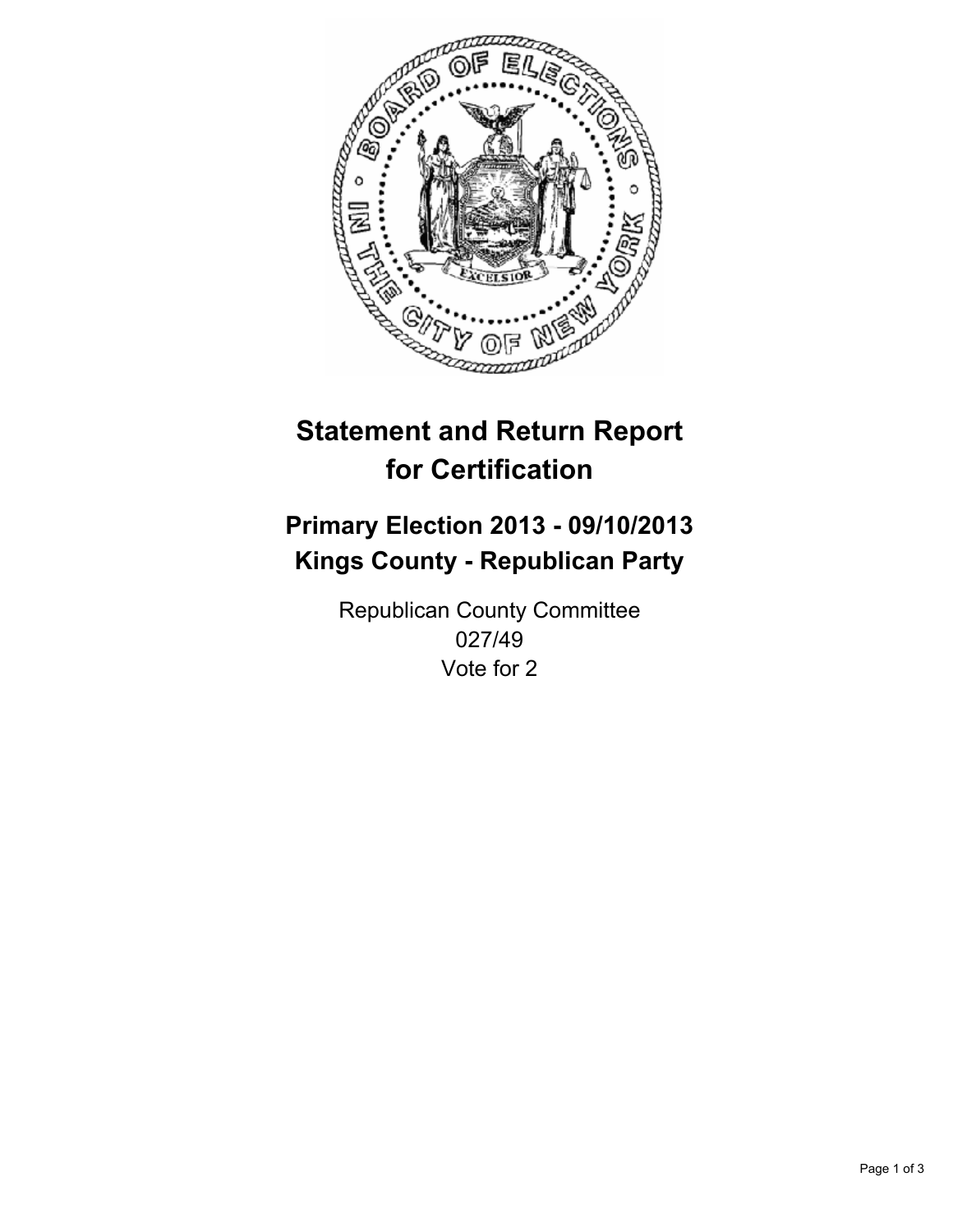

### **Assembly District 49**

| ABSENTEE/MILITARY<br><b>FEDERAL</b><br>SPECIAL PRESIDENTIAL<br>AFFIDAVIT<br><b>RICHARD GABRIELE</b><br><b>CONSTANCE GABRIELE</b><br>ANDREW SANTANO<br>LUCILLE SANTANO<br><b>Total Votes</b> | <b>EMERGENCY</b> | 0  |
|---------------------------------------------------------------------------------------------------------------------------------------------------------------------------------------------|------------------|----|
|                                                                                                                                                                                             |                  |    |
|                                                                                                                                                                                             |                  | 0  |
|                                                                                                                                                                                             |                  | 0  |
|                                                                                                                                                                                             |                  |    |
|                                                                                                                                                                                             |                  | 6  |
|                                                                                                                                                                                             |                  | 5  |
|                                                                                                                                                                                             |                  | 5  |
|                                                                                                                                                                                             |                  | 2  |
|                                                                                                                                                                                             |                  | 18 |